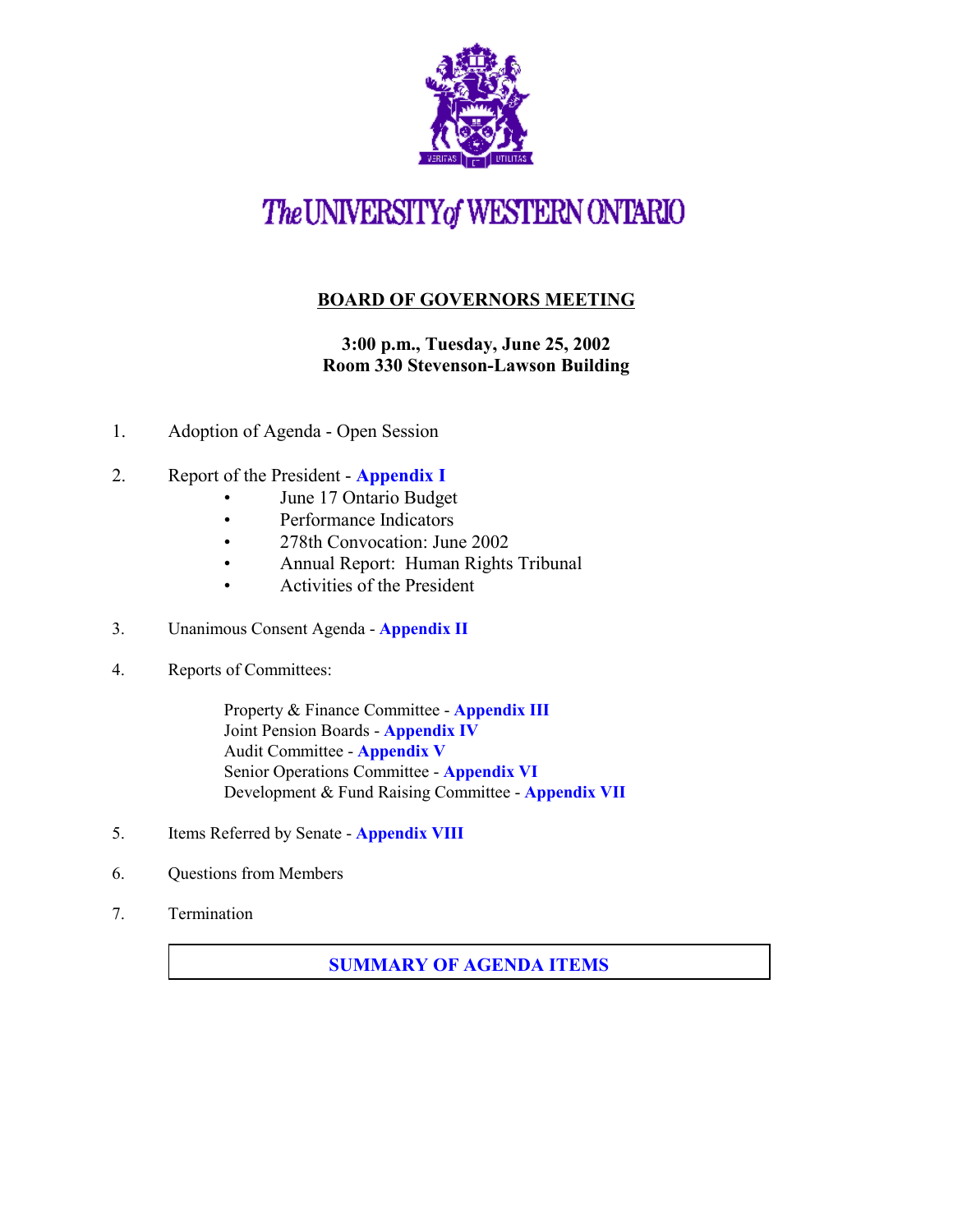### **SUMMARY OF AGENDA ITEMS - June 25, 2002 - OPEN SESSION**

<span id="page-1-0"></span>

| <b>Adoption of the Agenda</b>                                                                                                         | <b>ACTION</b> |
|---------------------------------------------------------------------------------------------------------------------------------------|---------------|
| <b>Report of the President</b>                                                                                                        | <b>INFO</b>   |
| <b>Unanimous Consent Agenda - Appendix II</b>                                                                                         | <b>ACTION</b> |
| <b>Report of the Property &amp; Finance Committee - Appendix III</b>                                                                  |               |
| South Valley Site Planning                                                                                                            | <b>INFO</b>   |
| Preliminary Unaudited Financial Results 2001-02                                                                                       | <b>INFO</b>   |
| Annual Ratio Report on Non-Endowed Funds                                                                                              | <b>INFO</b>   |
| Paul MacPherson Professorship in Strategic Leadership                                                                                 | <b>INFO</b>   |
| <b>UWO Electricity Purchase</b>                                                                                                       | <b>INFO</b>   |
| Report of the Investment Committee                                                                                                    | <b>INFO</b>   |
| Scholarships, Awards, Prizes                                                                                                          | <b>INFO</b>   |
| <b>Report of the Joint Pension Boards - Appendix IV</b>                                                                               |               |
| Annual Report of the Joint Pension Boards                                                                                             | <b>INFO</b>   |
| <b>Report of the Audit Committee - Appendix V</b>                                                                                     |               |
| Internal Audit Work Plan for 2002-03                                                                                                  | <b>INFO</b>   |
| Annual Report - Department of Occupational Health & Safety                                                                            | <b>INFO</b>   |
| <b>Annual Report - Equity Services</b>                                                                                                | <b>INFO</b>   |
| <b>Report of the Senior Operations Committee - Appendix VI</b>                                                                        |               |
| President's Priorities for 2002-03                                                                                                    | <b>ACTION</b> |
| Appointments to the University Discipline Appeal Committee (UDAC)                                                                     | <b>ACTION</b> |
| Joint Committee (Health Services Restructuring)                                                                                       | <b>INFO</b>   |
| <b>Report of the Development &amp; Fund Raising Committee - Appendix VII</b>                                                          |               |
| Campaign Western Activity                                                                                                             |               |
| <b>Fund Raising Initiatives</b>                                                                                                       |               |
| <b>Items Referred by the Senate - Appendix VIII</b>                                                                                   |               |
| Department of Physiology and Pharmacology: Merger of the Department of<br>Physiology with the Department of Pharmacology & Toxicology | <b>ACTION</b> |
| ADF Announcements - Major Grant Competition 2002-2003                                                                                 | <b>INFO</b>   |
| Annual Report of the University Council on Animal Care                                                                                | <b>INFO</b>   |
| New Graduate Programs                                                                                                                 | <b>INFO</b>   |